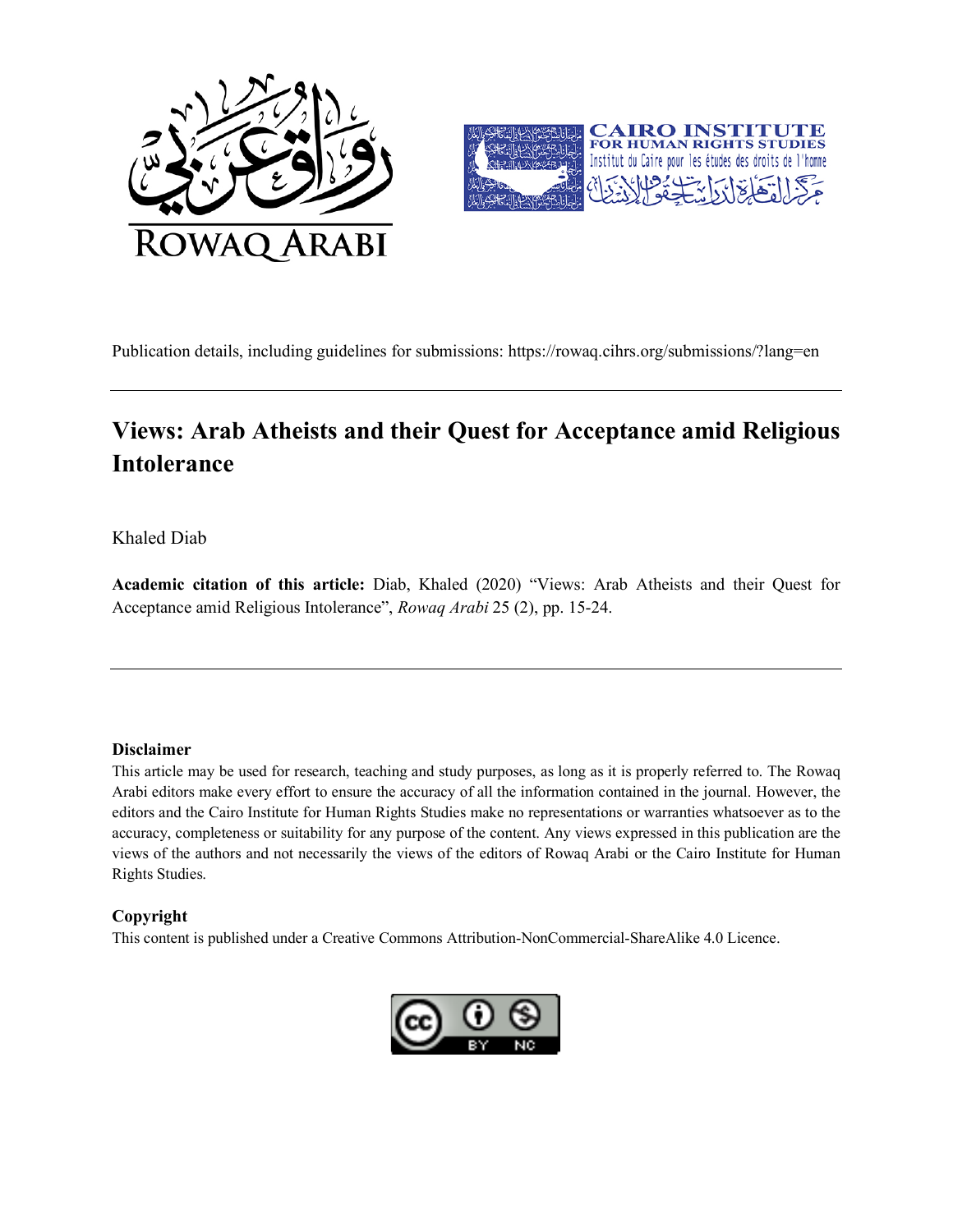# **Views: Arab Atheists and their Quest for Acceptance amid Religious Intolerance**

Khaled Diab

An "atheism tsunami" is reportedly engulfing and inundating Arab countries. This has caused outrage and fear in the religious establishment and large segments of the mainstream media. Saudi Arabia, where "apostasy" was already punishable by death, has gone so far as to invoke the language of the War on Terror, classifying atheism as a form of terrorism. Al-Azhar, one of the world's leading seats of Islamic learning, has declared ideological war on atheism, launching initiatives to combat the spread of irreligiosity.

The reasons for this moral panic are multiple. Both the religious establishment and some states rest their claim to legitimacy, at least partly, on religious grounds and so citizens abandoning their faith undermines their authority and constitutes a form of *de facto* anti-authoritarianism and rebellion, even when the majority of atheists are not politically active and most keep their beliefs private or even secret.

In addition, the mainstream self-image of numerous countries in the region is that of being pious and God-fearing societies. The presence of a significant minority of non-believers in their midst disturbs and upends this comfortable and comforting stereotype of what constitutes an "authentic" and "genuine" member of the community.

The religiously and socially conservative also take offence at how atheists reject and criticise their dearest and most sacred beliefs, but usually have no qualms about heaping insult on atheists, often disparaging atheism as a psychological disorder or even a Satanic cult.

This disproportionate and exaggerated fear and loathing stands in stark contrast to the reality of atheists, one of the region's most marginalised minorities; who are, at best, begrudgingly tolerated and, at worst, actively persecuted, sometimes by the state, at other times by society, and often by both.

For their part, a growing number of atheists are coming out of the closet, expressing themselves more assertively, demanding that society accept them, safeguard their rights to freely express their views and protect their safety and integrity.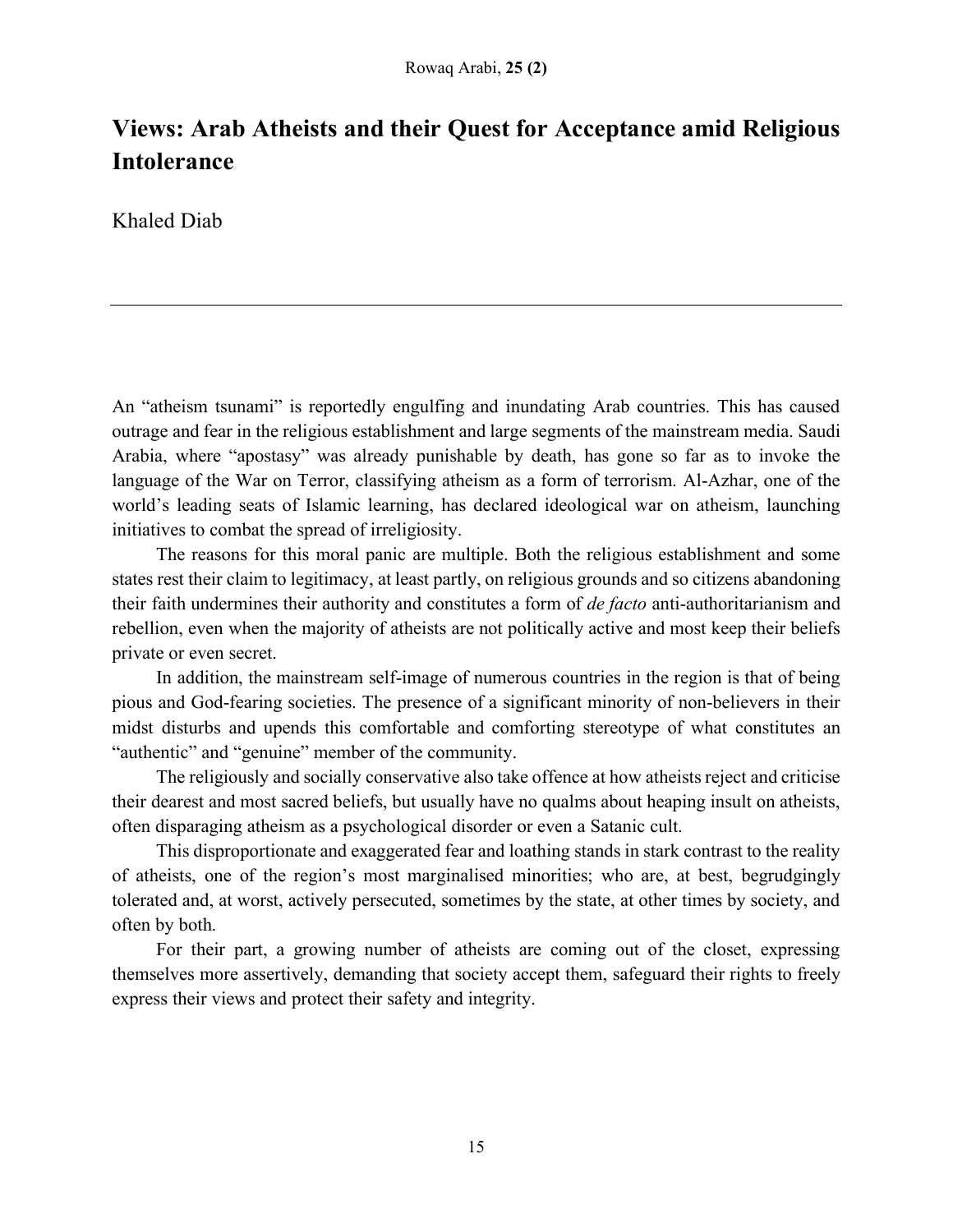## **Prime-time Atheism**

Lebanese television host Tony Khalife recently took aim at atheists. "If you want to be an atheist, you're free to be so, God will reckon with you," the TV presenter said on the al-Jadid channel. "But if, over and above your atheism, you make fun of our prophets, the things we hold sacred and our saints and you use terms as despicable as you are, we will not allow you to."1

It is unclear what exactly had offended Khalife. However, clues may present themselves from a few years ago, when the Lebanese presenter moderated a debate between two non-believers and two clerics, in which he and the men of religion took deep offence from the rationalistic criticisms of religion presented by the sceptics.

In October 2014, Tony Khalife hosted the televised roundtable debate on the Egyptian private channel al-Qahira wel Nas, which has been viewed over two million times on YouTube alone.2 On one side of the table sat Ahmed (whose full name was not mentioned during the debate), a militant atheist who started off as a hardcore Salafi, and Karim (whose full name was also not mentioned), who grew up as a Christian but abandoned his religion, first for atheism and then for a vague belief in Christ, but not in the Bible, after claiming to have seen Jesus in a vision. On the other side of the table sat an Azharite sheikh and a Coptic priest.

The journey from Islamic fundamentalism to atheism may seem odd at first sight but it is not uncommon. One recent example which received considerable public attention was the case of Noha Mahmoud Salem. A doctor by training, Salem had been raised in a pious family and went on to marry a Salafist and to wear the niqab (full face veil). When her husband slapped her face and her father defended his right to do so, Salem started questioning her religion and delving deeper into its various tenets, and what she discovered shattered the foundations of her faith, even the comforting spiritual aspects, such as the notion of the soul. "A human being is a series of cells with DNA that generate, get old and then die," she observed in an interview. "After death is like before being: simply nothing."3

## **The Power of Free Thought**

There is a conviction amongst the Islamic establishment that atheism is a reaction to the distorted picture of Islam perpetuated by extremism, fundamentalism and terrorism. And in some cases this is how it begins, but not in the way they think. For example, a young Iraqi who witnessed and lived the persecution meted out by the Islamic State ended up abandoning his faith. However, this young man was not a Muslim but a Christian. "There were a lot of questions in my mind about Christianity already. I started to question it before ISIS. After ISIS I went to research more. I discovered what religion was really about," he said in an interview.<sup>4</sup>

A vital factor is the freedom to question and the opportunity to investigate these questions, a rational process which was commonplace for the Mu'tazilites and others during the Abbasid era but has become rather dangerous in today's Iraq, leading either to a restoration of faith or its abandonment. The revolutionary wave which started nearly a decade ago, and whose precursors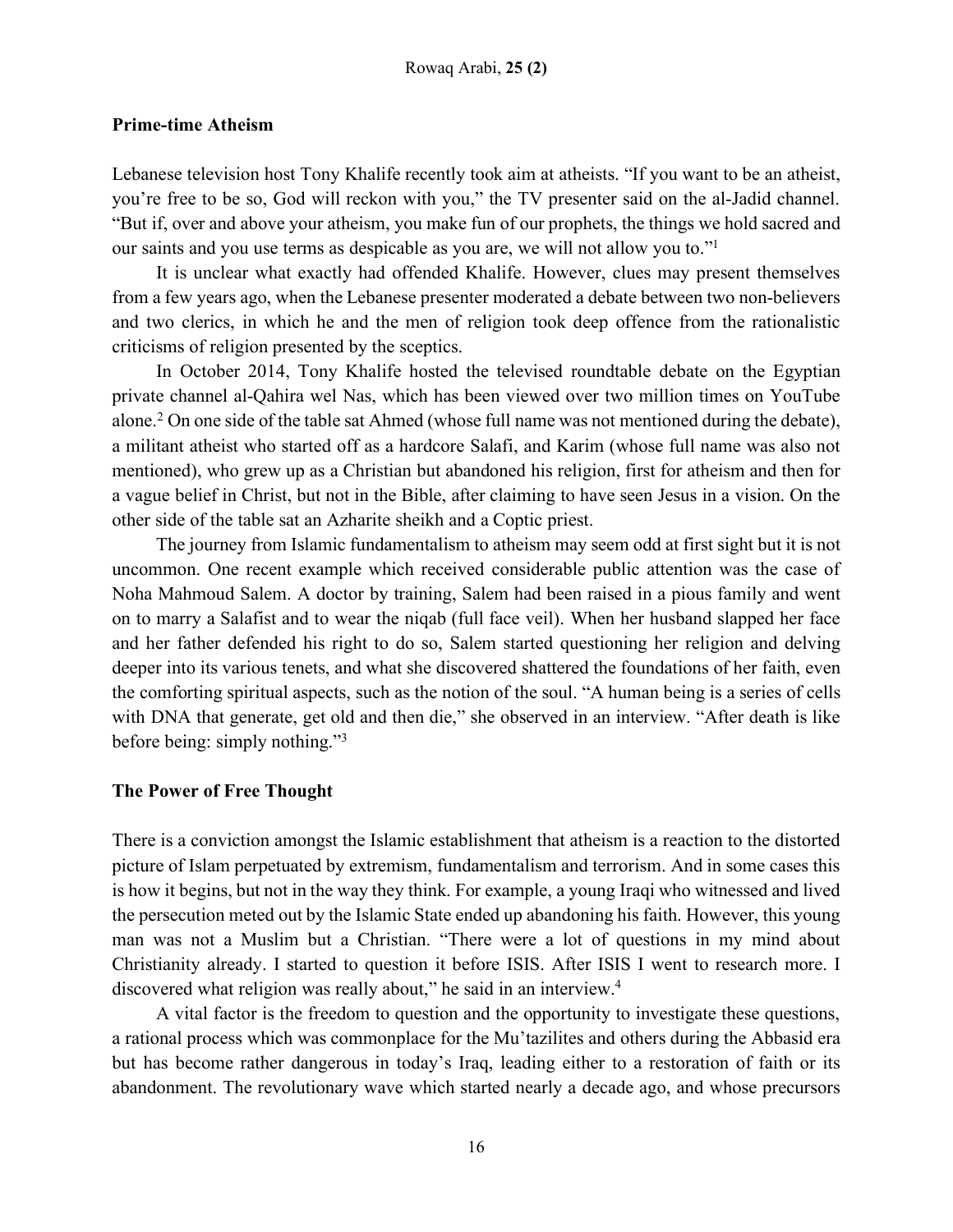had been brewing for the decade before that, has provided just such an opportunity, even when Arab states try to crack down or limit access to knowledge, and has proven to be an eye-opener for many, secularists and conservatives alike. "It was an explosion of ideas for me and also for Egypt: YouTube channels and quarrels on TV shows. Everyone had an opinion and a party," recalls an ex-Salafi who became an atheist, whose identity I am concealing because he now lives in Saudi Arabia where atheism is outlawed, defined as "terrorism" and potentially carries the death penalty. "As an Islamist, I learned more about secularism and liberalism (and I believe all of Egypt began to learn about all of Egypt). I am an avid reader and I began to read like crazy about religion and atheism... All this resulted in my ditching religion in 2013."

This means that the narrative which has emerged that the distorted image of Islam presented by religious extremists, such as the Islamic State and other jihadist groups or even the Muslim Brotherhood, is the main cause of this drift away from Islam is inaccurate. Therefore, the logic informing al-Azhar's controversial campaign to combat atheism by teaching what it regards as moderate Islam is unlikely to succeed in swaying the convictions of non-believers. This initiative has seen, among other things, scholars from al-Azhar, which has produced its fair share of atheists and sceptics over the years, set up kiosks in the metro and other public spaces to answer people's questions and present an undistorted image of their religion. But even by the grand institution's own admission, it is losing the war of ideas: a few years ago, it claimed that there were only 866 atheists in Egypt but has since revised this estimate upwards to a more believable two million.5

# **Testing Faith**

In fact, some reach atheism from the other side of the spectrum. For a surprising number of atheists I know and have spoken to in the context of my research and journalism, their abandonment of faith was, paradoxically, actually the product of an attempt to deepen it and to understand religion better. "When I started university in the 1980s, I realised that I was very knowledgeable about lots of things, except my own religion. So I decided that I was going to delve deep into it and be as expert as possible," Egyptian atheist Ayman Abdel-Fattah told me, admitting that what he learnt "gave me the shock of my life."

Rather than a reaction against extremism, this quest and questioning is often triggered by mainstream religion. Atheists I have interviewed or spoken to often point to what they regard as the contradictions and inconsistencies in religion, not only in the extremist interpretation of it. "I began questioning and doubting everything around me, mostly because of the oppression of women in the Middle East," confessed a young woman who asked to be referred to as Maya (not her real name) because she is currently living in Saudi Arabia.

After connecting with fellow doubters online, Maya decided to jettison her faith, but the change was only internal to begin with. "At first, I was still a hijabi while being a non-believer, but after a year I made the decision: I'm no longer allowing this whole society I live in to choose what I wear." This is, of course, more easily said than done in restrictive Saudi Arabia, where Maya must wrap herself in a black abaya when she ventures outside.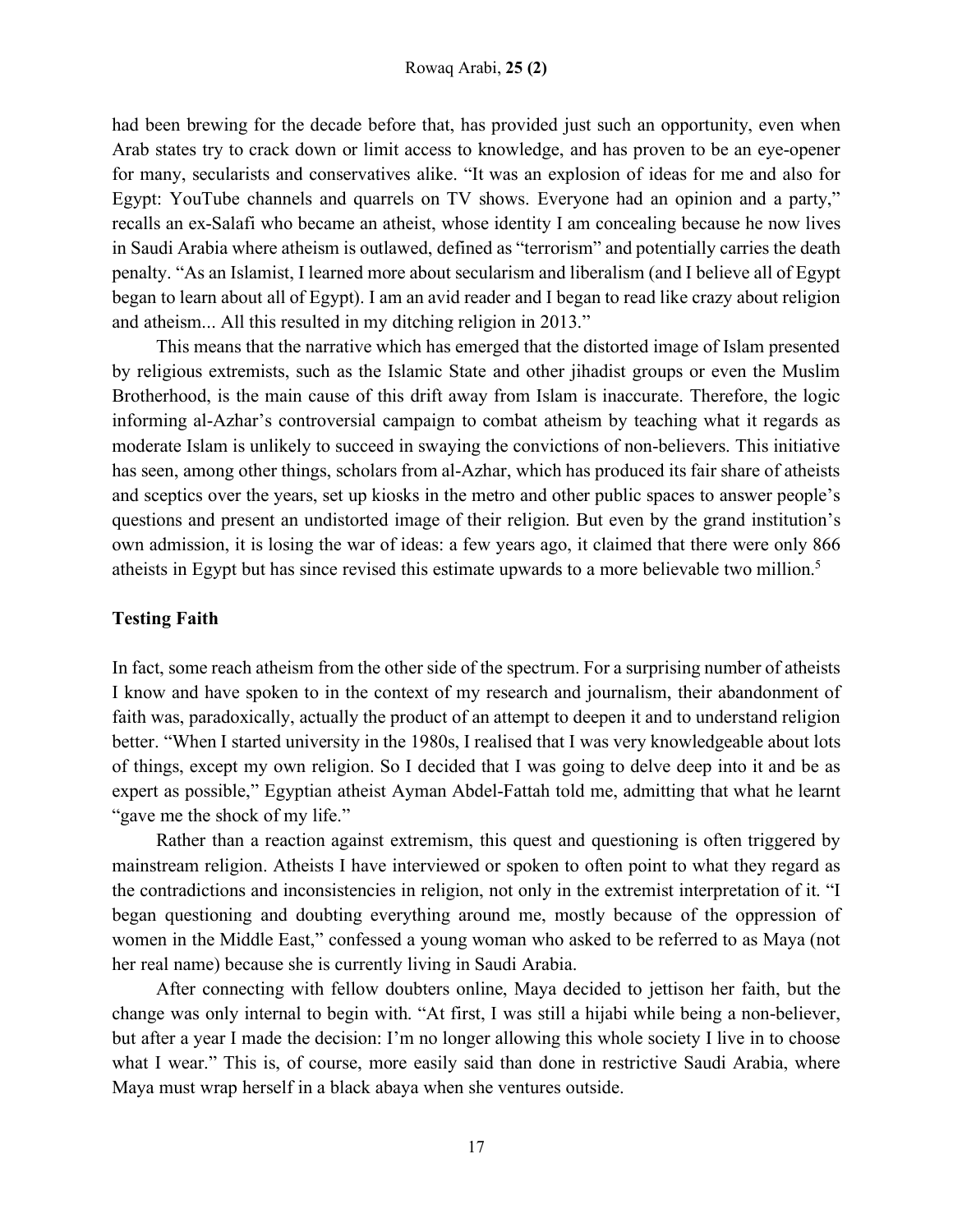The life-threatening consequences of being an open non-believer means that atheists in Saudi Arabia must live in cloistered secrecy, which can be a very lonely existence. "I'm as closeted as ever," reflects Maya. "It makes me feel anxious and I struggle with myself. I sometimes ask myself: What if I'm wrong and everyone who is on the opposite side is right? That self-confidence I have when I'm surrounded by other non-believers or slightly open-minded people, like in Egypt, for example, makes me want to leave here asap."

However, there does exist a vibrant atheistic underground in Saudi Arabia, which communicates mainly online although some do dare to gather in person. "We non-believers have meetings and groups in a lot of Saudi cities," one Saudi atheist was quoted as saying. "If you go into them, then you will be shocked by the numbers and elements of society represented."6

# **Criminalising Contempt**

The sheikh hosted by Tony Khalife dismissed the atheist guest Ahmed's opinions as "contempt", "effrontery" and "insolence", with the presenter ending the encounter with an apology to viewers who may have felt offence. Khalife and the sheikh's choice of words were likely not accidental, as contempt of religion is effectively outlawed in Egypt.

In fact, Egypt's legal framework is as polarised and confused as was this debate. Egypt's self-image is of a country where "freedom of belief is absolute", as stated in Article 64 of the current constitution.<sup>7</sup> However, Egypt also sees itself as a pious country of devout believers where perceived insults to the faith cause public outrage. What this means is that although Egypt does not outlaw atheism, its penal code does effectively make blasphemy a punishable offence. For example, Article 98(f), which was originally passed in 1981 to protect religious minorities, has in recent years been weaponised by Islamists and the state to target Christians, secular critics and atheists.8

Taking this rationale to its illogical conclusion, the rubberstamp Egyptian parliament attempted to exploit the notion that atheism is, by its very existence, insulting to religion. When defending his proposal for a bill to outlaw atheism in December 2017, Amr Hamroush, the head of the parliament's religious committee, said: "[Atheism] must be criminalised and categorised as contempt of religion because atheists have no doctrine and try to insult the Abrahamic religions."9 Since then, the bill appears to have been shelved and left to quietly die.

This ambiguity has left non-believers in a precarious situation, at the mercy of the whims of individuals in Egypt's labyrinthine and powerful security apparatuses, prosecutors' offices and the judiciary. For some, this means that they successfully manage to navigate the country's wobbly social and legal tightrope and enjoy the freedom to express their religious views without facing any serious consequences.

Others, however, are not so fortunate, with some even falling foul of the system repeatedly. This was the case with Sherif Gaber. The young freethinker first entered the public eye as a student at Suez Canal University following a smear campaign in 2013 by faculty members who did not approve of his views supporting homosexuality and criticising religion. Following his sentencing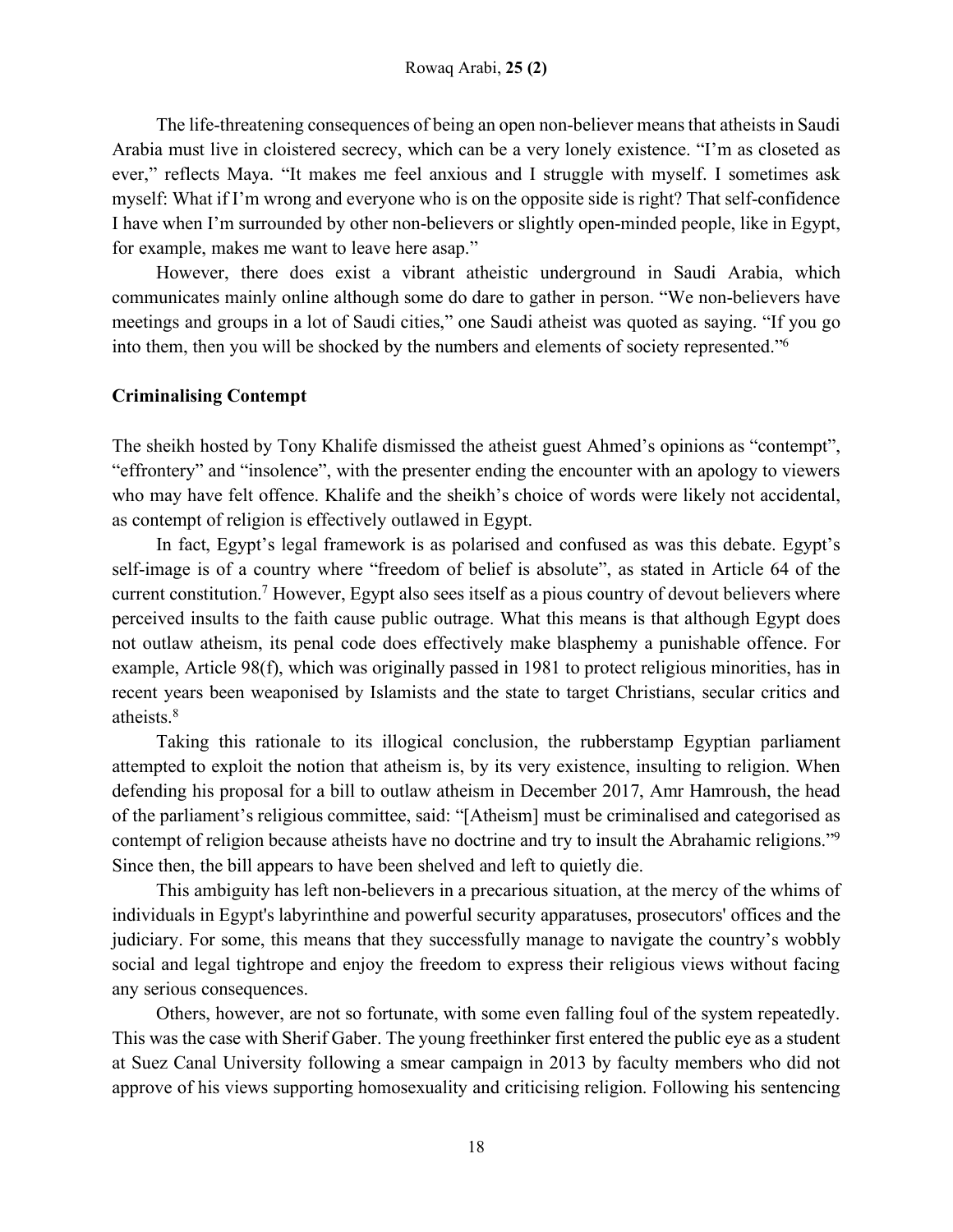on blasphemy charges in 2015, Gaber was released on bail pending a retrial. He went underground but courageously refused to be silenced. Gaber ran a popular anti-religion YouTube channel where the videos he produced have been viewed millions of times.<sup>10</sup>

When attempting to flee Egypt in 2018, Gaber was arrested at the airport. After his release, he went into hiding again until he could work out a way to flee the country. His Twitter posts from the time reflect the huge emotional and psychological toll his situation as an intellectual fugitive was taking on him. "I feel so weak. so numb. I feel so empty that I can't understand the feeling of anything," he posted on Twitter in July 2019. "I feel this weight on my chest that I can't breath[e]. I can't think. I hear so many voices. And yet no one. I miss the feeling of no pain."<sup>11</sup> It is unclear whether Gaber is still in Egypt or has managed to relocate. His Twitter account has gone silent on the subject. On his Instagram page, he posted a photo on 14 March 2020, without comment, of a plane taking of  $f^{12}$  and other photos show him in locations that do not look like Egypt.

## **Silencing and Shaming**

This kind of hostility and outrage in the Arabic-language media targeted at non-believers has become quite commonplace in recent years. This is partly driven by sensation-seeking broadcasters who wish, on the one hand, to appear tolerant and open-minded while on the other hand projecting a faux image of piety and self-righteous moral superiority.

The TV debate chaired by Tony Khalife was mild and civilised compared with some of the other televised standoffs involving atheists in recent years. In February 2018, atheist Mohamed Nofal (referred to in the programme as Mohamed Hisham) appeared on the private Egyptian channel al-Hadath al-Youm. "Basically, I went on this talk show to help normalise leaving Islam. The main reasons that motivated me to go public were the injustice that I've experienced and witnessed my whole life," Nofal explained to me. "Many minorities that live in a majority Islamic country suffer prejudice and discrimination from both the state and the public, in the name of Islam."

Nofal's hopes of receiving a fair hearing were quickly dashed. The soft-spoken atheist was constantly interrupted by the host and the cleric. Deputy Sheikh of al-Azhar Mahmoud Ashour, rather than debate the *Origin of Species* with the young freethinker, instead insisted on asking about the background of Nofal's family, blithely dismissing atheism as a psychological disorder that requires treatment. Mahmoud Abdel-Haleem, the presenter, gave Nofal a long, insulting lecture before kicking him out of the studio and advising him to go straight to a psychiatric hospital.<sup>13</sup>

The trope likening atheism to a mental disorder is a surprisingly common one, which possibly stems from the conviction that Islam is a rational religion and that faith is the natural order, so anyone who disbelieves must be disturbed and some kind of deviant. "An Arab atheist is usually a parasite – someone who claims to be knowledgeable but is not and will probably eventually commit suicide," wrote Mohammad Al-Buraidi, a columnist at the Saudi Gazette. "An Arab atheist is usually a drunk, certainly a degenerate and has definitely nothing to offer."<sup>14</sup>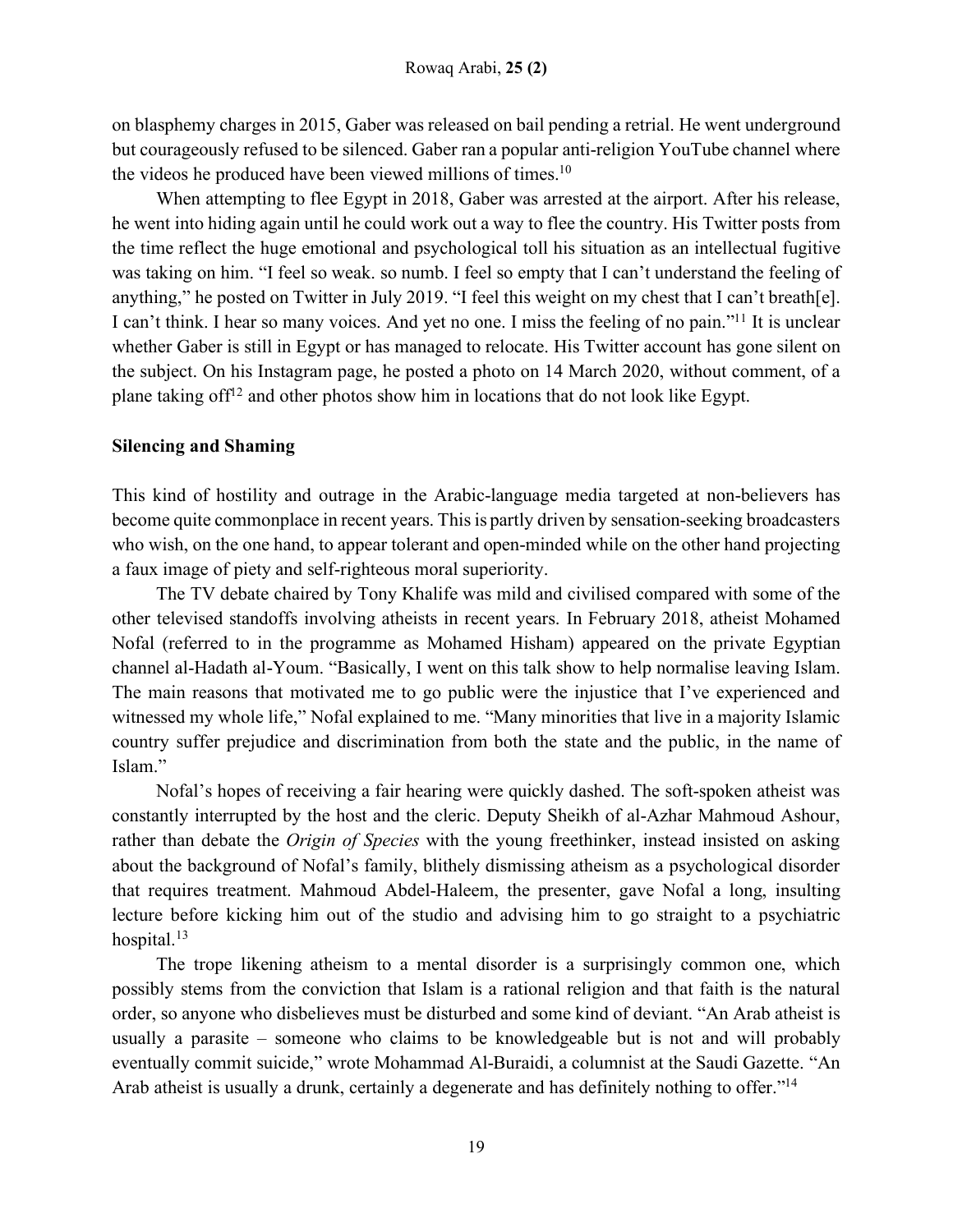Another fairly common myth about atheists is that they are Satanists, and this dangerous fiction can sometimes be spread by people in positions of authority. For example, when an alleged 'atheist cafe' was shut down in Cairo, a senior official claimed that it had been the venue of "Satan worship, rituals and dances. There were also Satanic drawings at the entrance."<sup>15</sup>

Ejecting atheists from the studio has become something of a habit on Egypt's private television channels. Four years before the incident involving Nofal, the sensationalist Riham Said, who hosted a show called Sabaya al-Kheir on al-Nahar TV, threw out Noha Mahmoud Salem, the ex-Salafi doctor mentioned above.<sup>16</sup>

Such sensationalism, incitement and demonisation in the mass media has real-life consequences. For example, Mohamed Nofal began to fear for his safety and security following his television appearance. "I got extremely negative responses, mostly violent in nature and controlling to the extent where I had to pretend to be a Muslim to avoid the death and prison threats," he recalled. "From family, I got physically assaulted and I was threatened with prison by a relative police officer. I saw people on social media discussing who should kill me: a random citizen or the government. it was surreal and frightening."

With the aid of a GoFundMe campaign set up by Western activists,<sup>17</sup> Nofal fled to Europe, where he sought asylum in Germany. Although Nofal is grateful that he has found a safe refuge and is living in a society where he can express his views freely, some Arab atheists who flee their countries find the adjustment difficult and end up returning home, despite the potential risks involved.

This was the case with two atheists I know who returned to Egypt after living in Europe for several years. One even had a pending court case against him while the other had been persecuted by his own family for his beliefs and sexuality, yet both found the uncertainty and trauma of life back home preferable to the sense of isolation and alienation they felt abroad. This underscores the tension between philosophical and social belonging, where Arab atheists may find themselves torn between a society that is sympathetic to their intellectual stances but hostile towards their cultural roots and another society which is hostile towards their ideas but sympathetic towards their culture.

## **Battling the "Atheism Tsunami"**

There is a popular conviction among establishment voices that Egypt is being swept by a 'tsunami of atheism', in the words of Amr Adeeb, the loud-mouthed Egyptian TV host.18 In my analysis, rather than experiencing a tsunami of unbelief, Egyptian and Arab society have, in reality, kept atheists hidden behind a dam of wilful ignorance. This dam is now fracturing with a trickle leaking out of the cracks.

Whether conscious or subconscious, one motive behind viewing atheism as a new phenomenon is to depict it as something alien and imported from the West and, hence, inauthentic to Arab societies, despite research showing that the process is local, though it does borrow some ideas and concepts from Western thought and philosophy.19 Besides, even a cursory look at history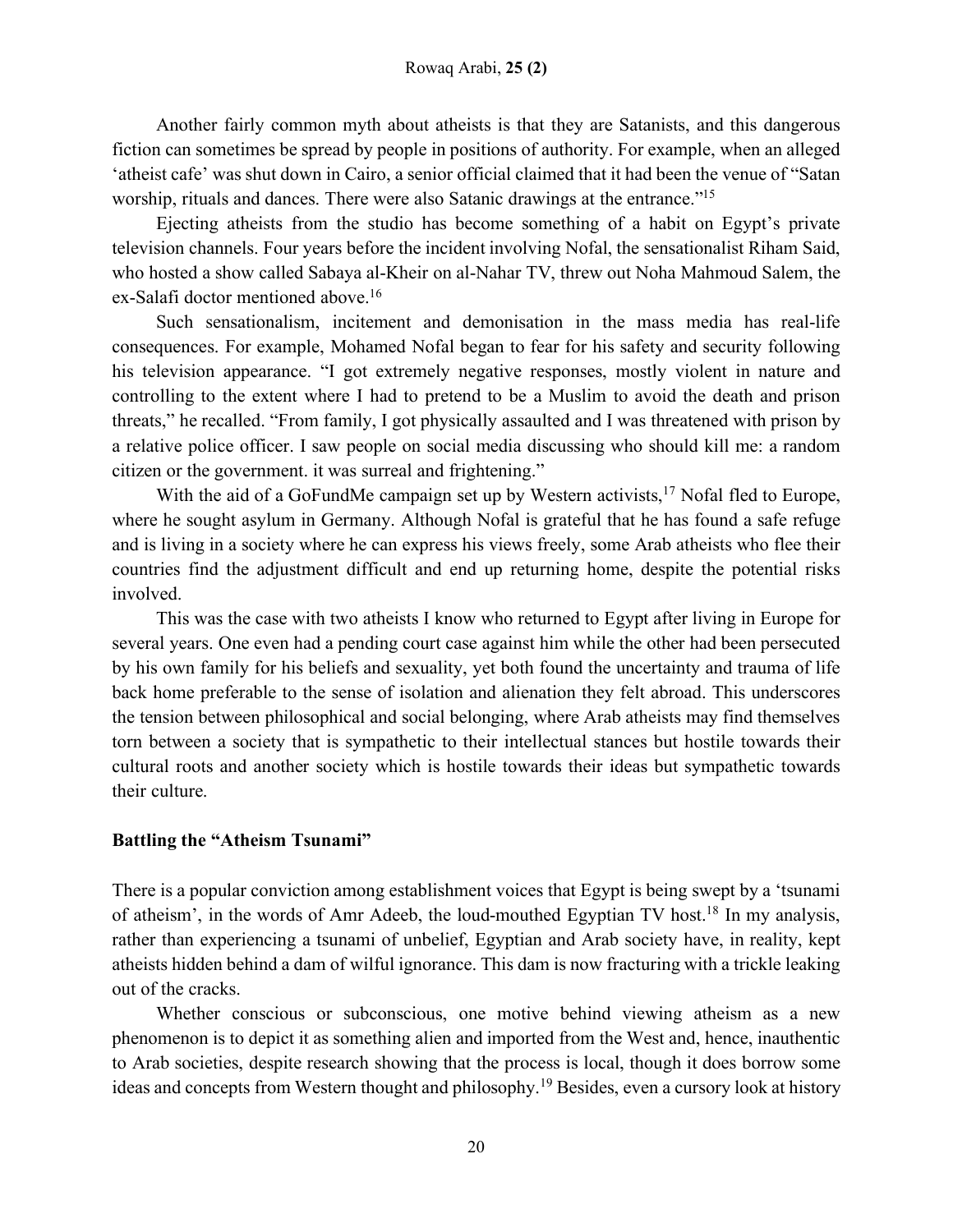would rapidly dispel any illusions that atheism and religious scepticism are anything new to Islam. In fact, they stretch back from the very dawn of Islam right down to the twentieth and twenty-first centuries.

As if to underscore this point, the prominent Egyptian existentialist philosopher and poet, Abdel-Rahman Badawi, who clashed with Egypt's Nasser and was imprisoned by Libya's Gaddafi, published, in 1945, an encyclopaedic history of atheism in the Islamic context, which he described as "one of the most fascinating and fertile international currents of atheism in the spiritual history of humanity".<sup>20</sup>

Classical Islamic scholars tended to tolerate atheism and unbelief theologically and intellectually, as demonstrated by the proliferation of freethinkers in the early centuries of Islam. Moreover, "apostasy" was not outlawed in and of itself, but was to be combated if the "apostate" declared war on society, i.e. scholars viewed it as primarily a political rather than theological issue. "The reason to kill an apostate is only with the intent to eliminate the danger of war, and not for the reason of his disbelief," opined Ibn al-Humam, a 15th century Egyptian jurist and theologian. "Therefore, only such an apostate shall be killed who is actively engaged in war."<sup>21</sup>

# **Commanders of the Faithful**

In Saudi Arabia, those found guilty of atheism or 'apostasy' are dealt with harshly. They can be flogged pitilessly or receive capital punishment. For example, in 2017, one man, named in the media as Ahmad Al-Shamri, who allegedly renounced Islam and Muhammad on social media was reportedly sentenced to death.<sup>22</sup> This is because of the kingdom's harsh religious laws and draconian security regulations, passed in 2014, which define, in Article 1, as "terrorism": "Calling for atheist thought in any form, or calling into question the fundamentals of the Islamic religion on which this country is based."23

In Saudi Arabia, you do not even need to be an atheist to be charged with or punished for being one – it is often enough simply to oppose the state or criticise the regime. One of the most iconic examples of this is Raif Badawi, a liberal reformer who never officially renounced his religion but was nonetheless tried for "apostasy", imprisoned for "insulting Islam" and condemned to endure 1,000 lashes (mercifully, not all inflicted due to the international public outrage) because he had dared to establish an online forum for open political debate.<sup>24</sup>

While it is clear to the outsider that atheism cannot, by any stretch of the imagination, constitute terrorism, it does appear to awaken a sense of panicked terror in the hearts of Saudi Arabia's ruling elite. "Any calls that challenge Islamic rule or Islamic ideology is considered subversive in Saudi Arabia and would be subversive and could lead to chaos," the Saudi ambassador to the United Nations Abdallah al-Mouallimi said during a TV interview. "We are a country that is homogeneous in accepting Islam by the entire population."25

Since the establishment of the modern Saudi state in 1932 by Abdulaziz ibn Abdul Rahman ibn Faisal ibn Turki ibn Abdullah ibn Muhammad Al Saud (also known simply as Ibn Saud), its royal family has claimed its legitimacy not from below, i.e. from the support of its subjects, but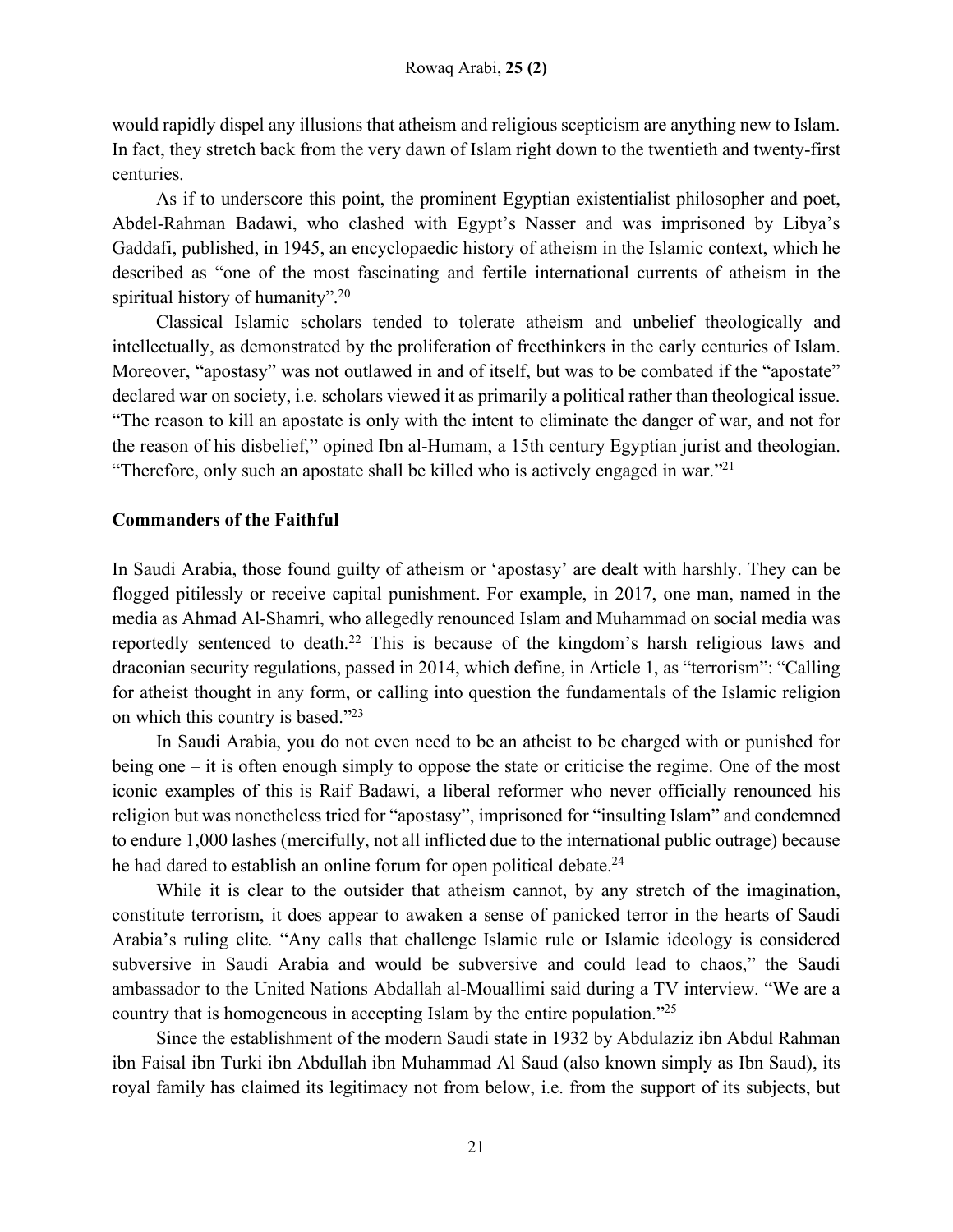from above, from Islam and God, as the protector of the religion's holiest sites and the upholder of Wahhabi orthodoxy as represented by its clerics. "In Saudi terms, equating atheism with terrorism does have a certain logic since atheism presents a challenge to the most fundamental principles of the Saudi state," writes Brian Whitaker, former Middle East editor at The Guardian, in his book on Arab atheists. "The Saudi state cannot accept non-belief without changing the basis on which it has been constructed."26

# **Believe and Let Live**

Given the paucity of reliable statistics and the risks of openly identifying as an atheist in some countries, it is impossible to tell for certain whether there are more atheists in the MENA region than before. However, what is clear is that the revolutionary waves that have swept the region have had a dual effect on people. On the one side, it has made the irreligious more open about their views and more assertive in demanding that society accepts them and protects their rights, as numerous atheists have demanded on Egyptian TV and in the media over the past few years.

In the most secular Arab state, Tunisia, atheists and the irreligious have emerged from the shadows to demand full equality. The small but vocal Tunisian Association of Freethinkers has been at the forefront of these efforts, speaking out on in favour of free thought and inquiry and even organising a protest demanding the right to eat and drink in public during Ramadan. Some of its members have been the victims of vigilante attacks from Islamic fanatics.27

On the other, it has led to a greater understanding and acceptance of what non-belief is amongst ordinary people. For instance, at the progressive end of the Arab media, there have been efforts to portray atheists sympathetically. One example was the online al-Badil (Alternative), which describes itself as "the voice of the weak", which produced a video documentary in which a number of atheists were given the space and freedom to elaborate on their beliefs, lives, concerns and worries.28

This was demonstrated, for instance, in the case of Kareem Amer, an Egyptian blogger who was jailed in 2007 for his vocal atheism. A large number of believing Muslims campaigned for his release. "Despite what Kareem said about our religion. Free speech doesn't mean speech that you approve of. It includes criticism," the organisers of the campaign said, challenging the public with: "You may be disgusted at what he said, even angered. That's okay, so are we! But we will defend with all our might his right to express such opinions, because it is his basic, inalienable human right."29

It is in the interest of both the individual and society as a whole that those Arab countries which still outlaw apostasy and punish it end these inhumane practices. It is also high time that the self-appointed vigilante defenders of the faith realise that Islam, Muhammad and God do not need human bodyguards and assassins.

Equally importantly is the formal, legal acceptance of freedom of belief and conscience for all citizens. A significant step in that direction would be to remove religious affiliation from birth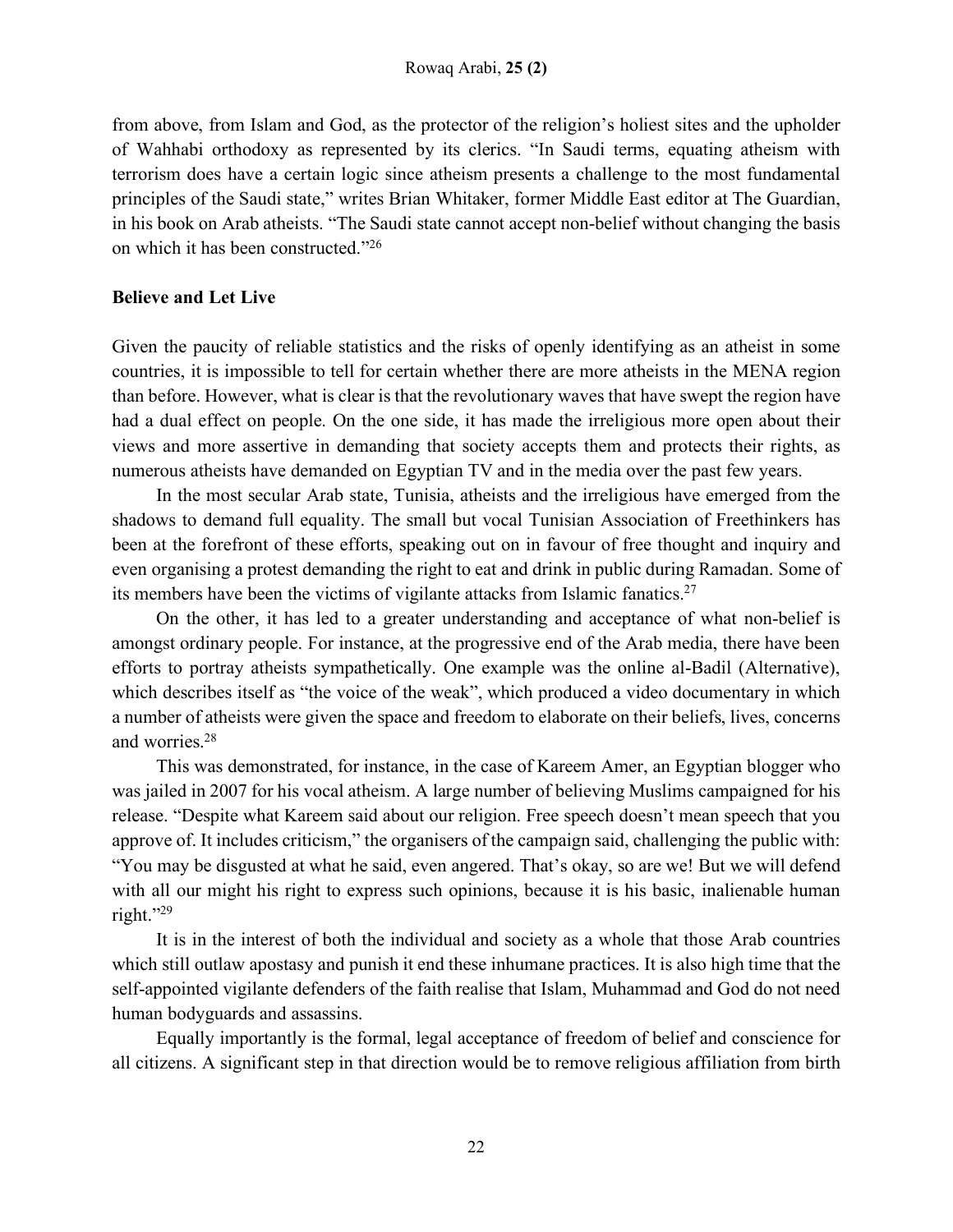certificates and identity documents where they exist, as is the case in Tunisia. Constitutions also need to be revised to remove references to Islam and Islamic law.

## **About the Author**

l

*Khaled Diab* is an Egyptian-Belgian author and journalist.

May 15, accessed on 15 March 2020,

- <sup>12</sup> Instagram post by Sherif Gaber, dated March 14, 2020 https://www.instagram.com/p/B9t8pUEAVeD/
- <sup>13</sup> Al-Hadath al-Youm, first aired on 11 February 2018. Watch at: https://www.youtube.com/watch?v=JzKSt1TPYyo

<sup>14</sup> Al-Buraidi, Mohammad (2015), 'Arabs can't even do atheism right', *Saudi Gazette*, accessed on 21 March 2020 http://saudigazette.com.sa/opinion/local-viewpoint/arabs-cant-even-do-atheism-right/ 15 Mada Masr staff (2014), 'Authorities raid, close 'atheists' cafe' in downtown Cairo', *Mada Masr*, accessed 21

<sup>16</sup> 'Al Nahar TV, first aired on 13 May 2014.

<sup>17</sup> https://egyptianstreets.com/2018/05/19/egyptian-atheist-seeks-asylum-through-gofundme-campaign/

<sup>18</sup> Al-Qahira al-Youm (Cairo Today), Al Youm Channel, 29 May 2013.

<sup>1</sup> Al-Marsd Online staff (2020), 'Bil video... al-Ielami Tony Khalife yanfajer ghadaban ala el-hawa' besabab mulhid' [Video: Broadcaster Tony Khalife explodes in anger on air towards atheist], Al-Marsd Online, accessed 13 March 2020, https://al-marsd.com/435953.html

<sup>&</sup>lt;sup>2</sup> Al-Qahira wel Nas, first aired on 19 October 2014. Watch at: https://www.youtube.com/watch?v=dgT3mVluM30

<sup>3</sup> Adib, Mounir (2013) 'Salafi woman turned atheist recounts her journey', *Egypt Independent*, October 21, accessed

on 20 March 2020, https://egyptindependent.com/salafi-woman-turned-atheist-recounts-her-journey/<br><sup>4</sup> Hall, Richard (2018) 'ISIS turned this young Iraqi Christian into an atheist', PRI, January 17, accessed 22 March<br>2020, h

<sup>&</sup>lt;sup>5</sup> Essam el-Din, Gamal (2019) 'Egypt MPs back Al-Azhar's new initiative to fight spread of atheism', *Ahram Online*, April 27, accessed 22 March 2020. http://english.ahram.org.eg/NewsContent/1/64/330727/Egypt/Politics-/Egypt-MPs-back-AlAzhars-new-initiative-to-fight-sp.aspx

<sup>6</sup> Bauer, William (2013) 'Interview with a Saudi atheist', *Your Middle East*, November 21, accessed 22 March 2020, http://www.yourmiddleeast.com/columns/article/interview-with-a-saudi-atheist\_11146<br>
<sup>7</sup> 'Article 64: Freedom of belief', Egypt's constitution of 2014.<br>
<sup>8</sup> Barsoum, Marina (2016) 'Egypt's anti-blasphemy law: Defence of rel

http://english.ahram.org.eg/NewsContent/1/151/216896/Egypt/Features/Egypts-antiblasphemy-law-Defence-ofreligion-or-to.aspx.<br><sup>9</sup> New Arab staff (2017), 'Egypt lawmaker moves to criminalise atheism amid moral panic', *The New Arab*, December

<sup>24,</sup> accessed on 20 March 2020, https://www.alaraby.co.uk/english/news/2017/12/24/egypt-lawmaker-moves-tocriminalise-atheism-amid-moral-panic

<sup>&</sup>lt;sup>10</sup> The channel is available at https://www.youtube.com/channel/UC\_CKL5F9i7e9sPnZcxXP3HQ

<sup>11</sup> Tweet by Sherif Gaber, dated July 14, 2019 https://twitter.com/SherifGaber/status/1150172194879750144

March 2020. http://www.madamasr.com/en/2014/12/14/news/u/authorities-raid-close-atheists-cafe-in-downtowncairo/

<sup>19</sup> Schielke, Samuli (2012), 'Being a nonbeliever in a time of Islamic revival: trajectories of doubt and certainty in contemporary Egypt', International Journal of Middle Eastern Studies, (Cambridge: Cambridge University Press)

<sup>20</sup> Badawi, Abdel-Rahman (1945), *History of Atheism in Islam*, (Cairo: al-Nahda al-Masriya)

<sup>21</sup> Ahmad, Mirza Tahir (2005), *The Truth about the Alleged Punishment for Apostasy in Islam*, (London: Islam International)